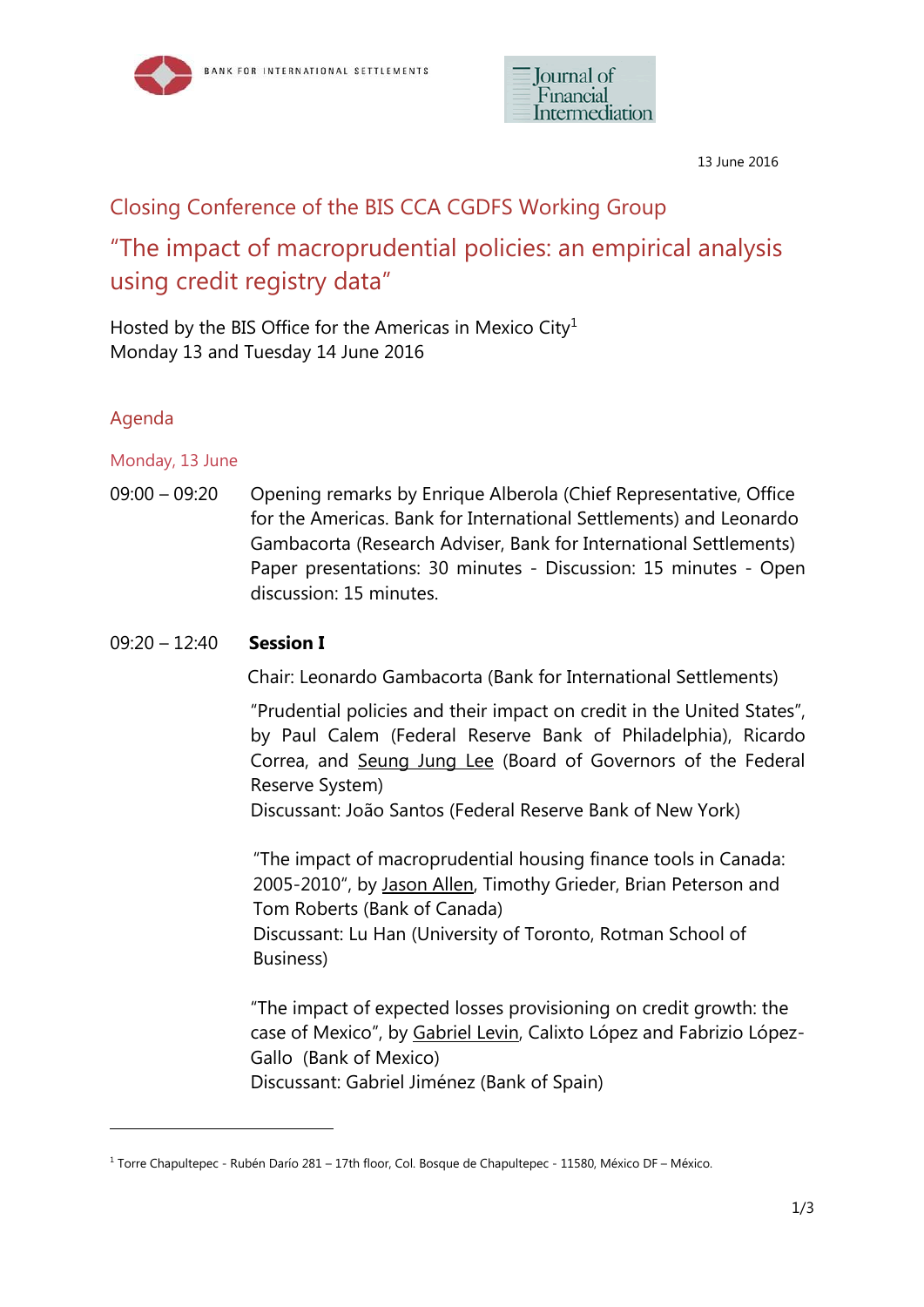## 14:30 – 17:50 **Session II**

Chair: Charles Calomiris (Columbia University)

"Macroprudential policy evaluation using credit registry data: Argentina, 2009-2014", by Horacio Aguirre and Gastón Repetto (Central Bank of Argentina) Discussant: Vasso Ioannidou (Lancaster University)

"Loan to value policy and housing loans: Effects on constrained borrowers", by Douglas de Araujo, João Barroso and Rodrigo Gonzalez (Central Bank of Brazil) Discussant: Manuel Adelino (Duke University)

"The impact of Financial Stability Report's warning on the loan to value ratio",by Andres Alegría, Rodrigo Alfaro and Felipe Córdova (Central Bank of Chile) Discussant: Michael Ehrmann (Bank of Canada)

#### Tuesday, 14 June

#### 09:00-11:00 **Session III**

Chair: Michael Ehrmann (Bank of Canada)

"Credit supply responses to reserve requirements: Evidence from credit registry and policy shocks", by João Barroso, Bernardus Doonik, Carlos Cinelli and Rodrigo Gonzalez (Central Bank of Brazil) Discussant: José Luis Peydró (Universitat Pompeu Fabra)

"Evaluating macroprudential policies in Colombia", by Esteban Gómez, Angélica Lizarazo, Juan Carlos Mendoza (Bank of the Republic-Colombia) and Andrés Murcia (Bank for International Settlements)

Discussant: Charles Calomiris (Columbia University)

### 11:20 - 13:20 **Session IV**

Chair: Stephen Murchison (Bank of Canada)

"Empirical analysis of macroprudential policies in Peru: The effects of dynamic provisioning and conditional reserve requirements", by Miguel Cabello, José Lupú and Elías Minaya (Central Reserve Bank of Peru)

Discussant: Ricardo Correa (Board of Governors of the Federal Reserve System)